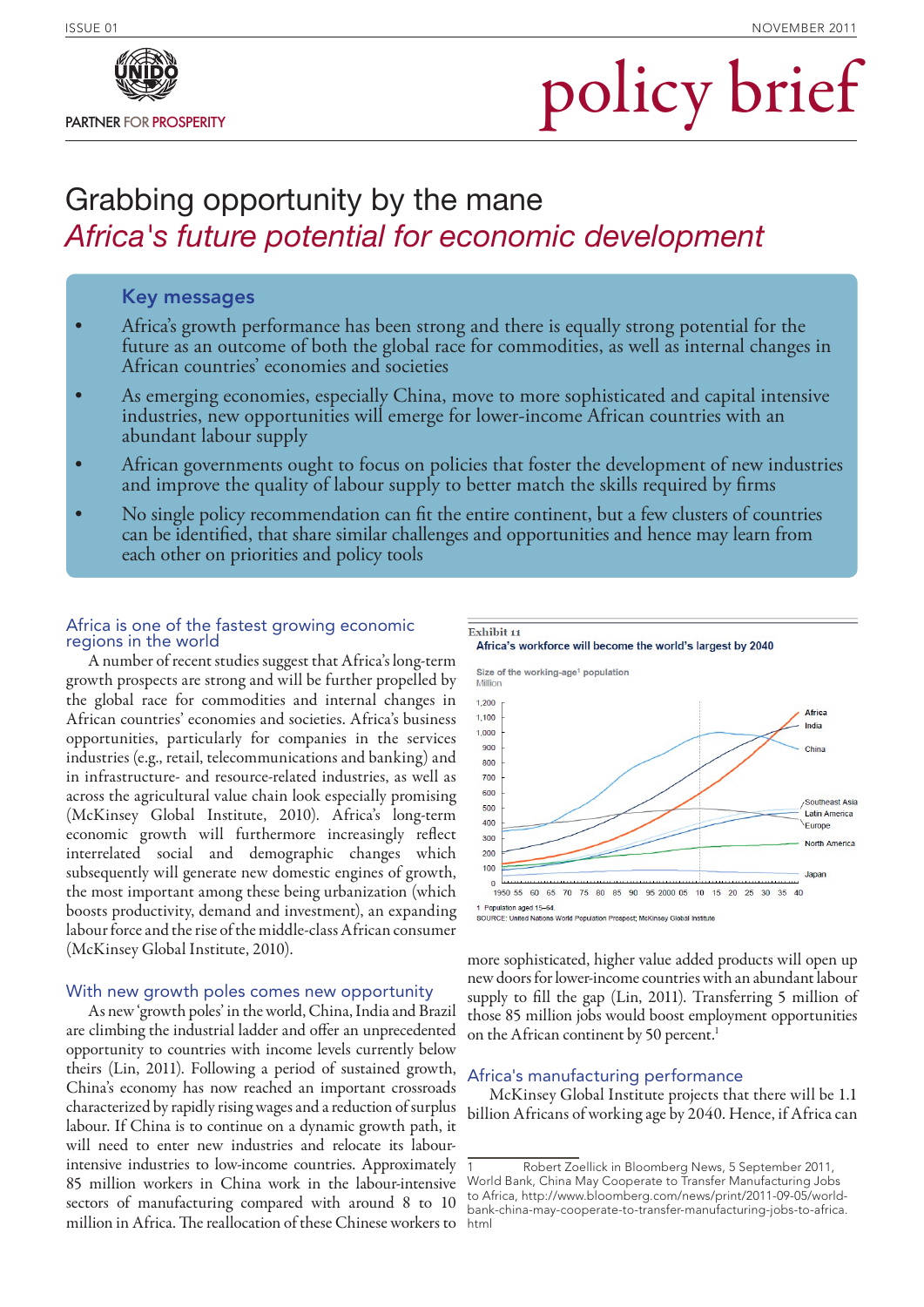# policy brief

provide its young people with the necessary education and skills, this large workforce could potentially fill the gap left behind by Chinese workers in the low-value sectors of manufacturing. This labour force could also become a significant engine of global consumption.

However, Africa currently only accounts for approximately one percent of global manufacturing and is losing ground in labour-intensive manufacturing, the first step on the path towards industrial development. Economic diversification has also remained limited and the majority of African countries continue to export mostly commodities or lowtechnology products.

## Developing new industries

If African countries are to take advantage of the emerging opportunities China's move up the industrial ladder offer, their governments need to implement policies that facilitate and foster the development of new industries which are consistent with their comparative advantage (Lin and Monga, 2011), and improve the quality of labour supply to better match the skills required by firms. Moreover, labour demand needs to be increased by further improving conditions for economic growth in general, and for private sector activity in particular (African Development Bank Group et al., 2011).

#### Determining Africa's industrial performance

To determine their industrial performance, African countries can be divided into five groups based on two indicators, namely their level of industrialization in 2010 (captured by each country's manufacturing value added per capita) and their industrial growth performance from 1990–2010 (captured by the compound annual growth rate of MVA per capita).

*Forerunners*: Countries which are on a path towards long-term sustained growth and have already developed sizeable manufacturing activities. Their industrialization level is at least twice the African average.

## **African Countries Performance**



*Source: UNIDO/UNCTAD, 2011*

*Achievers*: Countries with a comparatively high level of industrialization in per capita terms, but whose per capita output has mostly stagnated in recent years. They have not accomplished a large-scale transition from early to late sectors.

*Catching-up*: Countries which stand at a considerably earlier stage of industrial development and are not exploiting their full potential in certain sectors. They are more vulnerable to a sudden deterioration of their industrial growth.

*Falling behind*: Countries whose level of industrialization and growth is relatively low. They are characterized by a strong reliance on unprocessed natural resource exports and a low<br>contribution of manufacturing of manufacturing activities to GDP. This group is also prone to deteriorating growth performance and de-industrialization.

*Infant stage*: Countries with a relatively insignificant or no manufacturing base. It is unlikely that they will make any noteworthy progress without deliberate government intervention.

## African States' relative position in industry

According to this classification, four African countries are forerunners and six belong to the less dynamic achiever group. Five countries in Africa are catching up, but 18 are falling behind and 18 are in the infant stage. Based on this typology, industrial policymakers can better understand their countries' relative position in the relevant industries and, accordingly, outline an industrial strategy founded on the necessary mix of industrial diversification, deepening and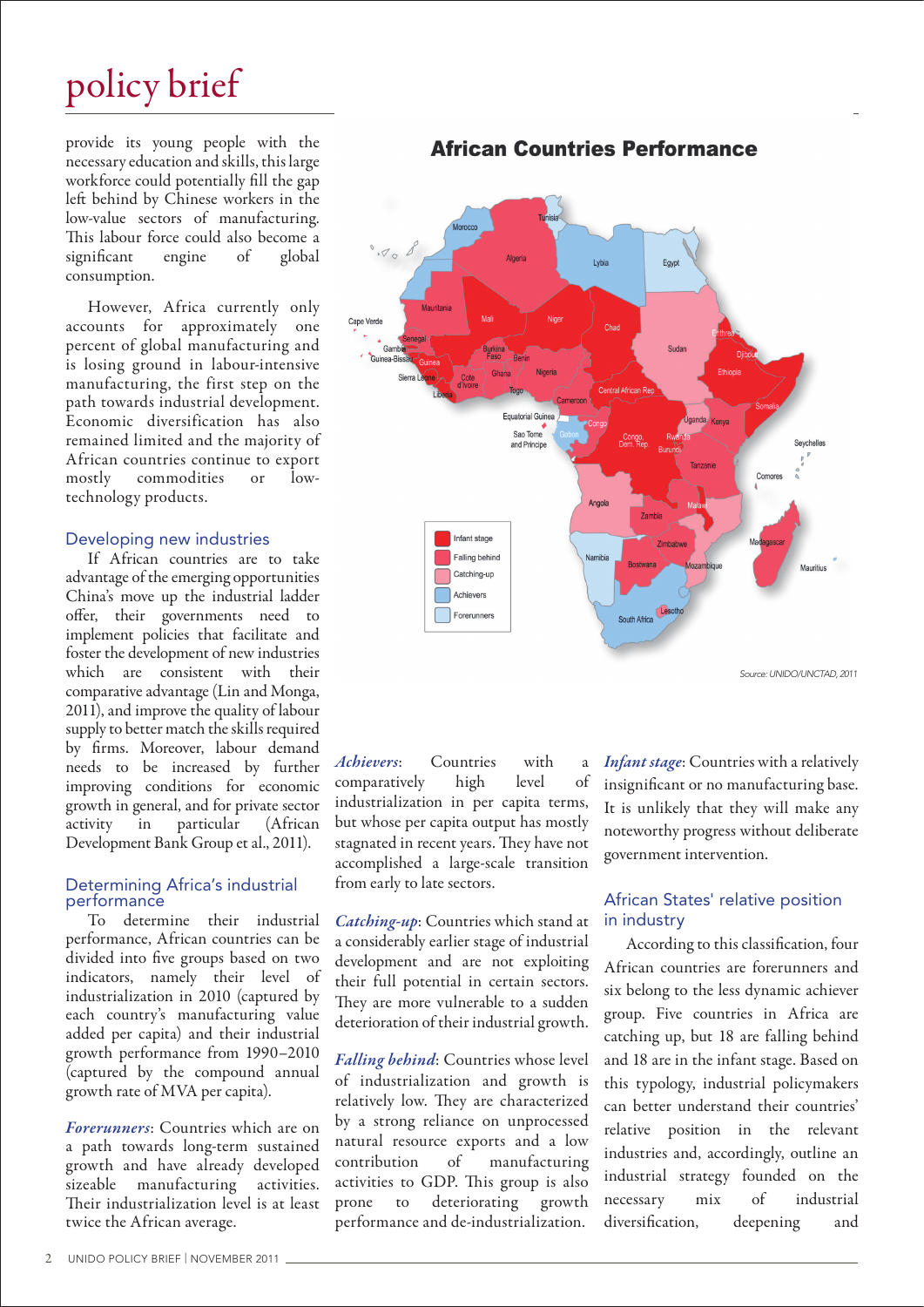upgrading measures.2

## Identifying the right diversification strategies

Long-term growth hinges on continuous structural transformation induced by industrial and technological upgrading and diversification (Lin, 2011). African<br>governments should therefore governments should promote the development of industries that reflect their country's latent comparative advantage based on its endowment structure. An industry's relative potential depends on its feasibility, i.e., on the industry's requirements in terms of technological capabilities and endowment structures. The decision about which industries to support should thus be based on a thorough understanding of each manufacturing sector's relative attractiveness for the country at its current and future stages of development. The attractiveness of an industry can be evaluated in three dimensions, the growth dimension (the economic growth potentials specific sectors offer at a given development stage with certain endowment structures and technological capabilities), the propoor dimension (ensuring equal opportunities for Africa's poor to participate in manufacturing, the employment effect of individual sectors and growth inclusiveness aspects), and the environmental dimension (energy and material efficiency and resource depletion).

## Policy Recommendations

## Tailoring development policies in Africa

Today's rapidly evolving global economy and the emergence of new growth poles is unlocking major opportunities for industrialization in

low-income countries. Africa's landscape has changed dramatically since the mid-1990s, with stagnation giving way to dynamism. However, each African country has unique features (natural resource endowments,

demographic trends, level of industrialization, extent of diversification, etc.) and the policies the respective governments implement must be tailored to these unique features.

# Rwanda: Getting growth back on track

GDP in Rwanda, a country that belongs to the infant stage group, grew 7.4 percent in 2010, up from 4.1 percent in 2009. The outlook for 2011 and 2012 remains robust, driven primarily by increased exports and growth of the services and construction sectors. Rwanda has implemented comprehensive reforms to create a business-friendly environment for the private sector, gaining the status of 'best reformer' in the world (Doing Business 2010). The Economic Development and Poverty Reduction Strategy launched in 2008 comprises 384 policy actions formed around three clusters: economic (macroeconomic management, sectoral development with an emphasis on agriculture, infrastructure, private sector development, climate change and natural resources), social (improvements in education, health and social protection) and governance (performance indicators on public financial management, justice

and law and order).

As of mid-2010, 374 (97 percent) of these policy actions had been implemented. The mid-term outlook for Rwanda's economy depends to a great extent on strategic public investment programmes and global demand for its key exports, as well as the loosening of domestic credit to the private sector. The downside risks for the mid-term outlook are reliance on a limited number of export commodities for which there is sluggish growth in global demand and low domestic resource mobilization, which increases reliance on external resources. Rwanda has the potential to achieve a much higher rate of economic growth if investments are made to create a skilled labour force, if infrastructure bottlenecks are removed and agricultural productivity improved.

*African Economic Outlook, 2011*





<sup>2</sup> *Industrial diversification* implies the establishment of new industrial capacity by nurturing manufacturing activities which have thus far been non-existent; *industrial deepening* aims at the creation of more backward- and forwardlinkages and complementarities between sectors and industries within a country, and *industrial upgrading* refers to the promotion of a more advanced and competitive industrial structure through product, process and functional upgrading (Lauridsen, 2010, cited in UN, 2011).